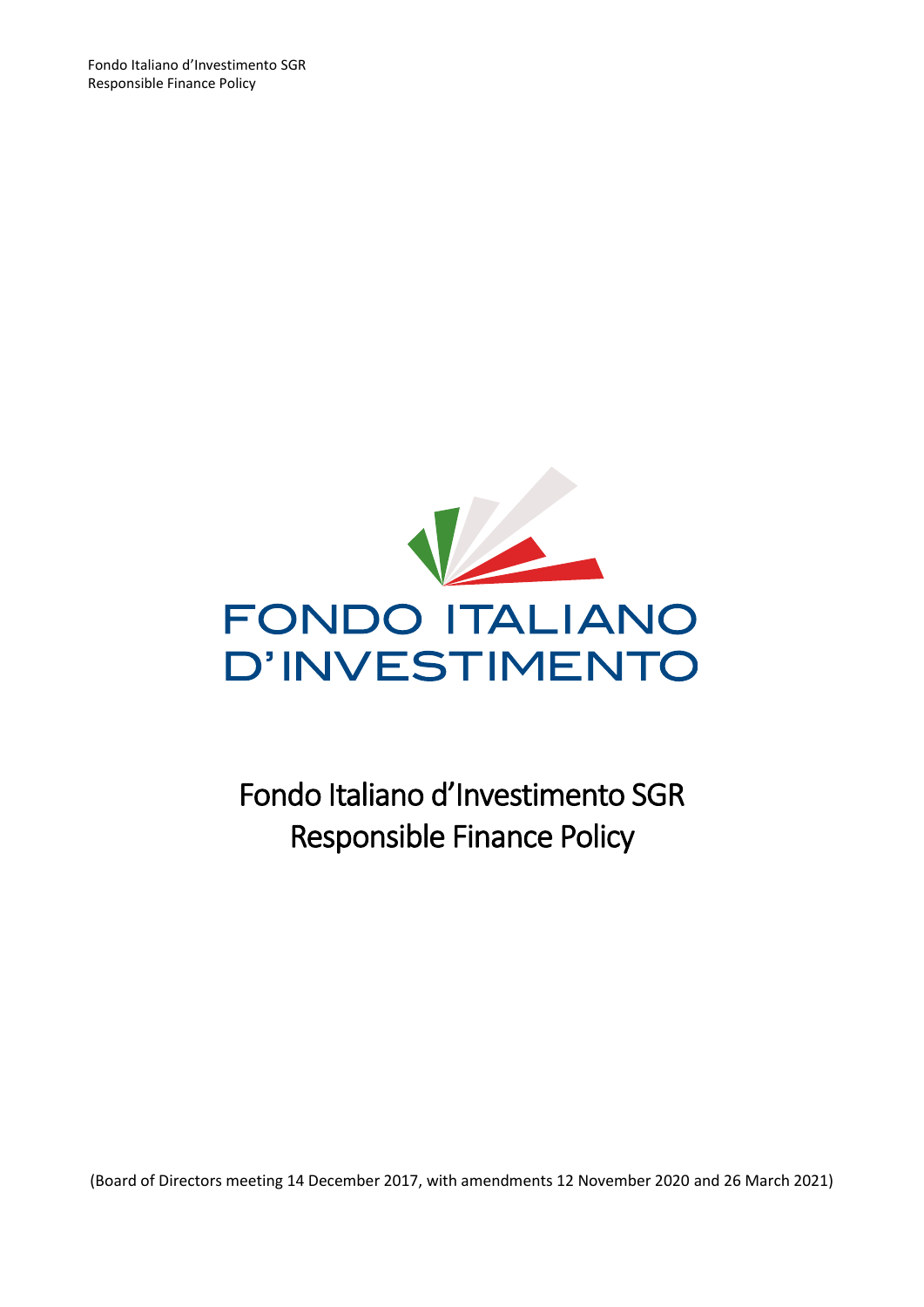### Introduction

The Policy represents the formal commitment of Fondo Italiano d'Investimento SGR (hereafter "the Management Company") to apply responsible finance principles to its business activity and to describe the criteria adopted to take actions towards this commitment and to create long-term financial return also by assessing environmental, social and governance (ESG) aspects in investment targets.

The Management Company, through its funds, aims to combine the maximization of investment returns with the development of the national production system competitiveness, willing to represent a new paradigm in the financial landscape and a major source of renewal for the Italian industry.

People inside the organization work to the end of creating long-term added value shared with companies, investors and other stakeholders, establishing solid relationships of trust, based on the recognition of our principles of responsible finance.

## Objectives of the Responsible Finance Policy

Through its Responsible Finance Policy, the Management Company, by means of both its directly and indirectly managed funds, aims to:

- Communicate to all stakeholders, i.e. employees, companies, investors and institutions, its vision of finance being responsible for the management of direct impacts (i.e. those that put the Company itself in the foreground, its consumption, its rules and internal procedures, originating from the Company's operations) and indirect impacts (i.e. those generated by subjects, companies and funds, with whom the Company comes into contact in various ways).
- Define the principles that allow the Management Company to include ESG considerations in the management of its activities, always taking into account the deal's peculiarities.
- Contribute proactively to the impact that the Management Company, the portfolio companies and the managed funds have on society, while aiming to maximize financial returns and respecting both the rights and expectations of investors.
- Subscribe and follow the national and international principles and guidelines for responsible finance.

The Management Company is intended to follow a path of positive contribution to the United Nations' Sustainable Development Goals(UN SDGs) by undertaking concrete actionstoward the achievement of those common goals in the scope of both the internal operational processes and the investment activities. Relating to the latter, the Management Company has made a formal commitment by signing the United Nations' Principles for Responsible Investment (UN PRI), a set of principles to provide guidance to worldwide institutional investors for the integration of environmental, social and governance aspects in the traditional investment activities and process.

With the objective of engaging in a proper communication with the different stakeholder groups and ensuring transparency, the Management Company publicly discloses on a regular basis the results achieved through the internal and the portfolio's ESG performances (i.e. Sustainability Report).

### Application, roles and responsibilities

The Management Company commits to share this Policy on the website (www.fondoitaliano.it) and on reports to ensure that all the employees within the organization and the third parties involved observe and correctly apply the principles contained. The Management Company also provides employee training sessions, especially for those functions that are mainly involved, on sustainability and Responsible Investment themes. Furthermore, the Management Company adopts, within the framework of its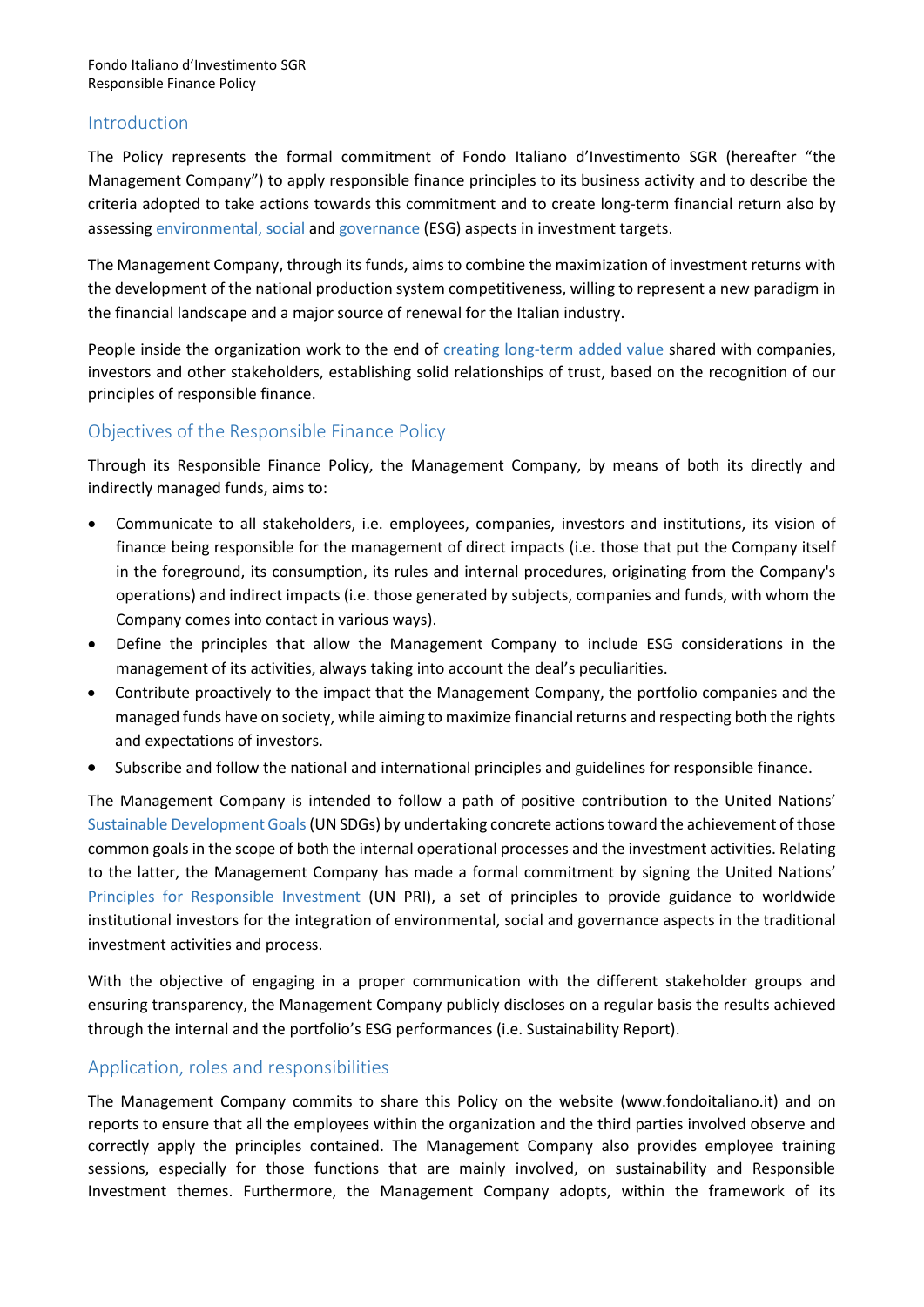remuneration policies, an incentive system consistent with the present Policy in order to reinforce the commitment undertaken to integrate ESG criteria in the investment processes and to promote an effective management of the relevant risks.

The Policy will be reviewed annually: any update submitted by the Commercial, Investor Relations & ESG Direction is subject to the evaluation of the Board of Directors, which has responsibilities for the approval of the Policy and for the oversight on the respect of the principle expressed herein. Content and updates are shared on FII SGR's website.

# Values that drive our governance

*The achievement of the highest standards of corporate governance, in line with international best practices, is a founding element of the Management Company's responsible finance policy*

The Management Company's corporate governance structure represents a solid guarantee of independence in the decision-making process. The composition of the Investment Committees and of all the corporate bodies ensures, indeed, a preventive dialogue and the application of balanced decision-making mechanisms, aimed at achieving the set objectives in the best possible way.

In particular, all managers and members of the Company's governing bodies are required to be inspired by the principles of the Code of Ethics when defining their purposes and carrying out their duties, as well as in any decision that may have an impact on the management of the company or the fund in which they invest, as well as on the profit of shareholders, on employees and on the community in which they operate.

The Company's internal control system also represents a solid safeguard for the fight against those forms of material and moral corruption that could undermine the integrity of the principles underlying the Code of Ethics and put the soundness of the Management Company at risk.

# Commitment to Employees

*The Management Company is committed to protecting and developing its human capital and to managing it with respect for diversity and according to the principles of equal opportunities, enhancement of skills and recognition of merit*

The Management Company's employees are expected to have a clear career path at all levels and functions, based on their supposed ability to develop technical and leadership skills, in line with the professional advancement of each individual and in consistently with the principles of diversity and equal opportunities. In order to achieve this objective in the best possible way, training programs are defined and formulated according to the needs of the individual functions.

In particular, the Management Company provides training programsfor the various categories of employees, aimed at examining central issues in the context of ordinary operations. In addition, participation in external specialized courses is encouraged, as well asthe planning of internal trainings that help to efficiently integrate the different functions within the Company.

The Management Company believes that human capital is key not only in implementing corporate strategies, but also plays a fundamental role in applying the ethical values adopted through this Policy. For this reason,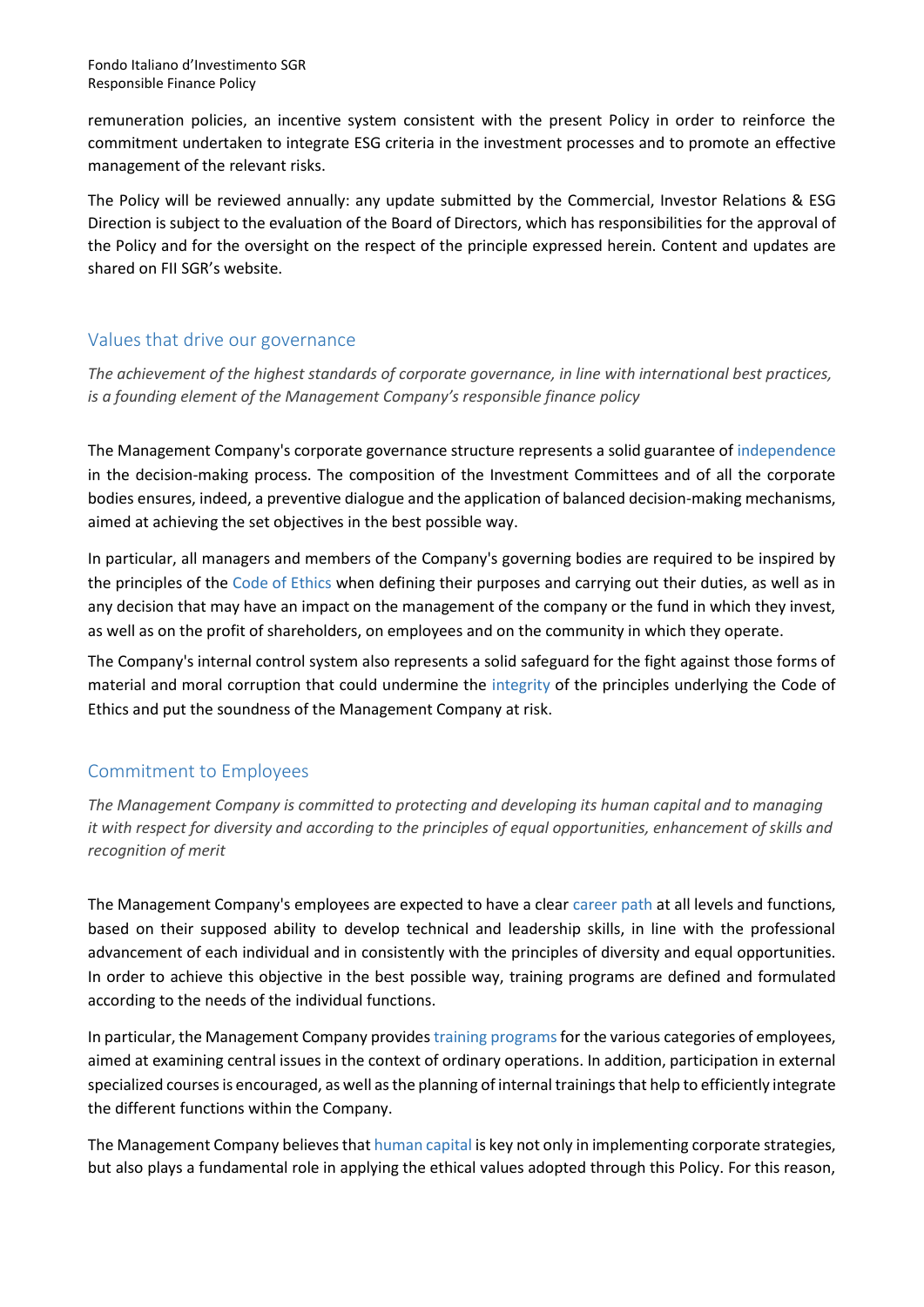the goal is to make employees aware of the values of responsible finance by organizing, if necessary, training sessions dedicated to learning the tools for integrating ESG criteria into their areas of work.

# Commitment to the environment

*The Management Company is actively committed to limiting its consumption of energy resources and materials and to promoting their efficient management*

Although the environmental impact of the Management Company's activities is limited because of the nature of the business and the size of the organization, the Company is committed to reducing any form of waste in the consumption of energy and resources in general.

The Management Company shares a culture aimed at the proper management of internally produced waste, through separate collection and proper disposal of hazardous waste. The Company also implements specific initiatives and projects to minimize paper consumption and, as possible, selects those suppliers of services and consumables who offer products with reduced environmental impact.

The Management Company encourages its employees, through specific initiatives, to use public transport and innovative transport systems with low environmental impact, the use of which concretely contributes to the reduction of emissions generated by business trips and private transport. For this reason, the Management Company's objective is to use hybrid cars for its corporate fleet and to provide free or discounted subscriptions for the use of public transport such as the underground and bike sharing.

## Commitment to investors

*The Management Company aims to establish lasting relationships with its investors, based on diligence, transparency and respect, guaranteeing a highly professional service*

One component for the success of its business is the trust of investors, to whom the Management Company guarantees that its activities are conducted according to principles of fairness, objectivity and traceability, guaranteeing a professional service characterized by integrity and transparency. Similarly, information relating to third parties owned by the Company, produced or acquired through business relations, is protected in order to ensure maximum respect of privacy.

The Management Company and its employees and collaborators are required to comply with all the rules and regulations, both national and international, regarding anti-money laundering and anti-terrorism. The Company considers of key importance acting beyond regulatory compliance and has adopted specific internal measures to verify the origin of financial flows and to acquire an adequate knowledge of customers and counterparties with whom transactions must be carried out.

With the aim of building solid relationships with investors, the Management Company believes in the need to undertake a path that allows combining the maximization of economic returns with the generation of socio-economic and environmental benefits.

Finally, to achieve a high level of recognition in the field of responsible finance, the Management Company has committed to communicating promptly with its investors, seeking maximum transparency with respect to the results obtained and proving to be a leader in the promotion of a sustainable culture.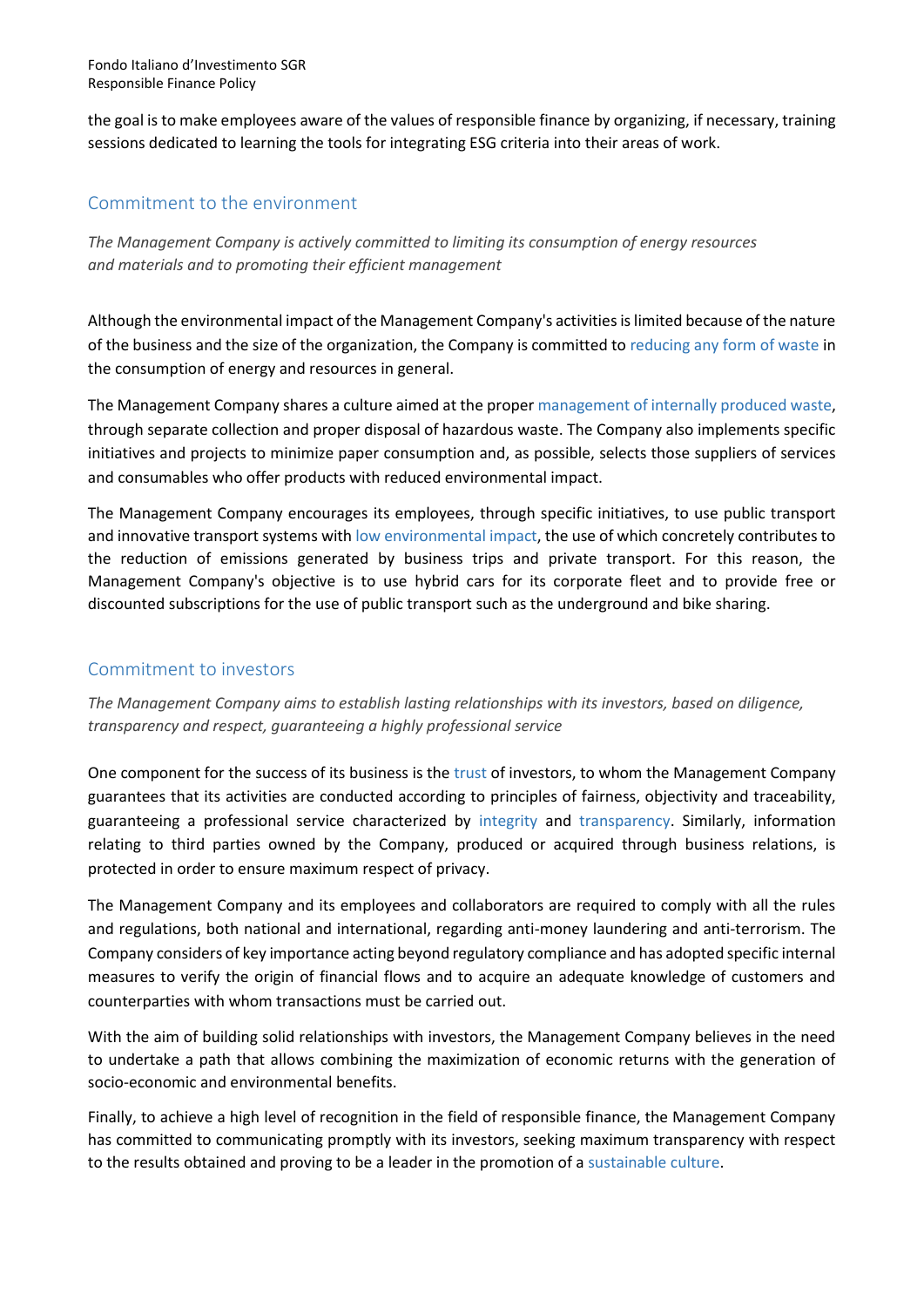In addition to the above, the Management Company expresses to its investors and, more generally, to all of its stakeholders, its commitment to implementing a Responsible Investment Policy, as described below.

# Responsible Investment strategy

The Management Company has developed a Responsible Investment strategy in order to apply the responsible finance principles to all the investment phases and processes, considering that the integration of ESG criteria throughout the investment lifecycle is pivotal for creating value that is long-lasting and shared with all stakeholders. ESG integration takes place in a balanced and gradual manner in all the investment strategy segments, while ensuring that the best way for fulfilling the integration is identified according to the characteristics of any single deal. The adopted integration policy, indeed, involves the identification and assessment of the principal adverse impacts on environmental and social sustainability that the investment may carry:

### **E - Environment:**

The Management Company, aware of the adverse impact that its activity may have on the surrounding environment, aims to operate in a way to reduce such impact as much as possible. In fact, throughout the investment lifecycle the assessment of environmental aspects is carried out in order to raise awareness on the importance of protecting the environment amongst portfolio companies and funds. In this scope it's pivotal to consider aspects such as the management of energy consumption, GHG emissions and the potential impact on climate change, also in the perspective of transition to a zero/low environmental impact economy.

#### **S - Social:**

La Management Company aims to ensure appropriate working conditions in the companies in which it invests through its managed funds and to promote the social development of the community where they operate through, on the one hand, active participation, and on the other, the contribution to innovation. It encourages itself, also in invested funds, an approach for human resource management that is intended to protect competences and skills, pursuing a work culture based on equal opportunities, criteria of merit and refusing any form of discrimination in the respect of diversity and inclusion principles.

#### **G - Governance:**

The *corporate governance* management of portfolio companies and funds represents a cornerstone in the Responsible Investment process of the Management Company. Relating to that, the Company, by ensuring the highest quality of management and governing bodies members, promotes the fulfilment of high ethical standards in managing the business, encouraging the adoption of proper management and safeguard systems aimed at avoiding corruption, conflict of interests, privacy breaches and fostering responsible business management.

The oversight on Responsible Investment Strategy is attributed to the Commercial, Investor Relations & ESG Director.

#### Investment process phases

The application of ESG principles takes place in the different phases within the investment process, taking into account how to integrate such criteria according to the different investment strategies adopted by the Management Company in order to assess correctly and at any time risks and opportunities of the investments.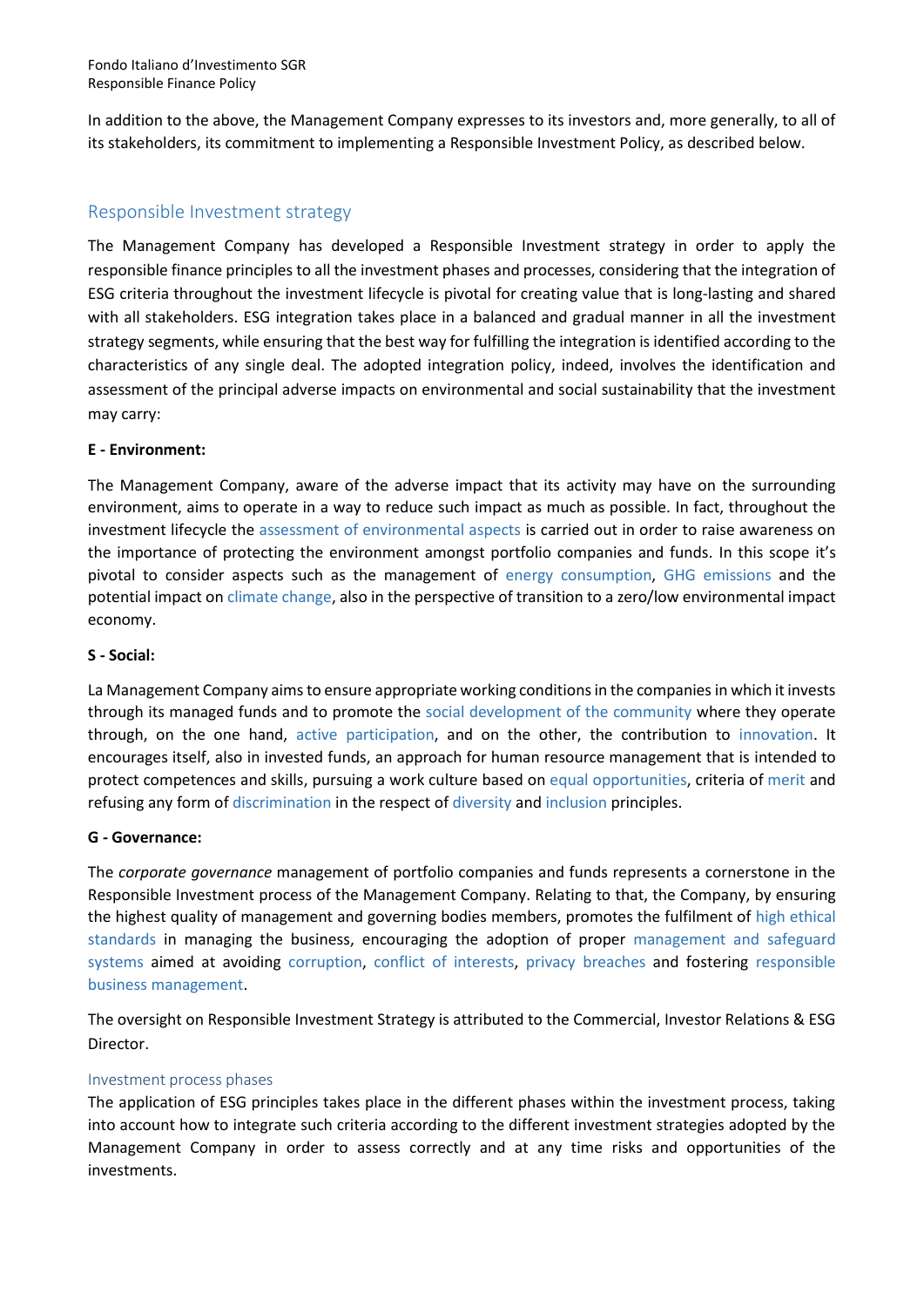#### *Exclusion*

Before the assessment, there is the exclusion from FII SGR's investment scope of activities and/or companies deemed ethically controversial and where, accordingly, the Management Company avoid investments considering such characteristic. To this end, FII SGR has identifies a set of exclusion criteria that may be applied to direct and indirect funds and that are linked to the following sectors/activities:

- i. weapons, munitions and military systems;
- ii. tobacco;
- iii. gambling and linked products;
- iv. pornography;
- v. programs and electronic solutions developed to illegally enable the access to networks or the downloads of computer data;
- vi. human cloning;
- vii. illicit activities according to applicable legislative and regulatory dispositions or that breach the founding principles of responsible investments (e.g.: transparency, integrity ed suitability) according to the guidelines of international industry associations.

#### *Preliminary assessment*

- **Direct investments:** once that exclusion criteria have been applied, investment *teams* identify the areas for the *due diligence* activity which, alongside with financial criteria, includes also the assessment of ESG aspects, for whom a specific due diligence is carried out by third-party companies. Indeed, the materiality analyses specifically required are performed upstream of this activity in order to figure out whether to invest in environmental and reputational due diligence (for example first or second level *site visits*);
- **Indirect investments:** during the preliminary assessment of indirect investments, which are made through the fund of funds activity, the Management Company executes a due diligence aimed at assessing the target funds' commitment towards Responsible Investments, their relative policies and, especially, the extent to which ESG criteria are integrated in the different phases of investment processes.

For both the direct and the fund of funds investment activity, once the *due diligence* is finished, investment *teams* include a section dedicated to the results of the analysis of ESG aspects in the *investment memorandum*, so that the main socio-environmental indicators are integrated into the final decision.

### *Holding period*

While managing the investment, the Management Company intends to ensure that proper safeguard of assets is matched with a growing awareness on the importance of leading the business activity with a sustainable and Responsible Investment approach. The Management Company commits to state that any lack emerged in the assessment phase is resolved in the holding period, as well as to periodically evaluate the respect of the requirements set in the execution phase and the results achieved by portfolio companies and funds.

- **Direct investments:** when defining contractual conditions for an investment, as for the Model 231/01 and the Code of Ethics, the Management Company is committed to encourage the adoption of policies, management systems or other initiatives relating to relevant ESG risks emerged in the due diligence. During the holding period, FII SGR carries out a regular and structured monitoring of the portfolio companies' ESG performance according to a dashboard of KPIs identified and updated with the evolution of the portfolio, also with the objective of to making them aware of sustainability topics;
- **Indirect investments:** after the closing, the Management Company requires fund managers to observe certain requirements amongst which, when missing, to sing the UN PRI and to adopt a Responsible